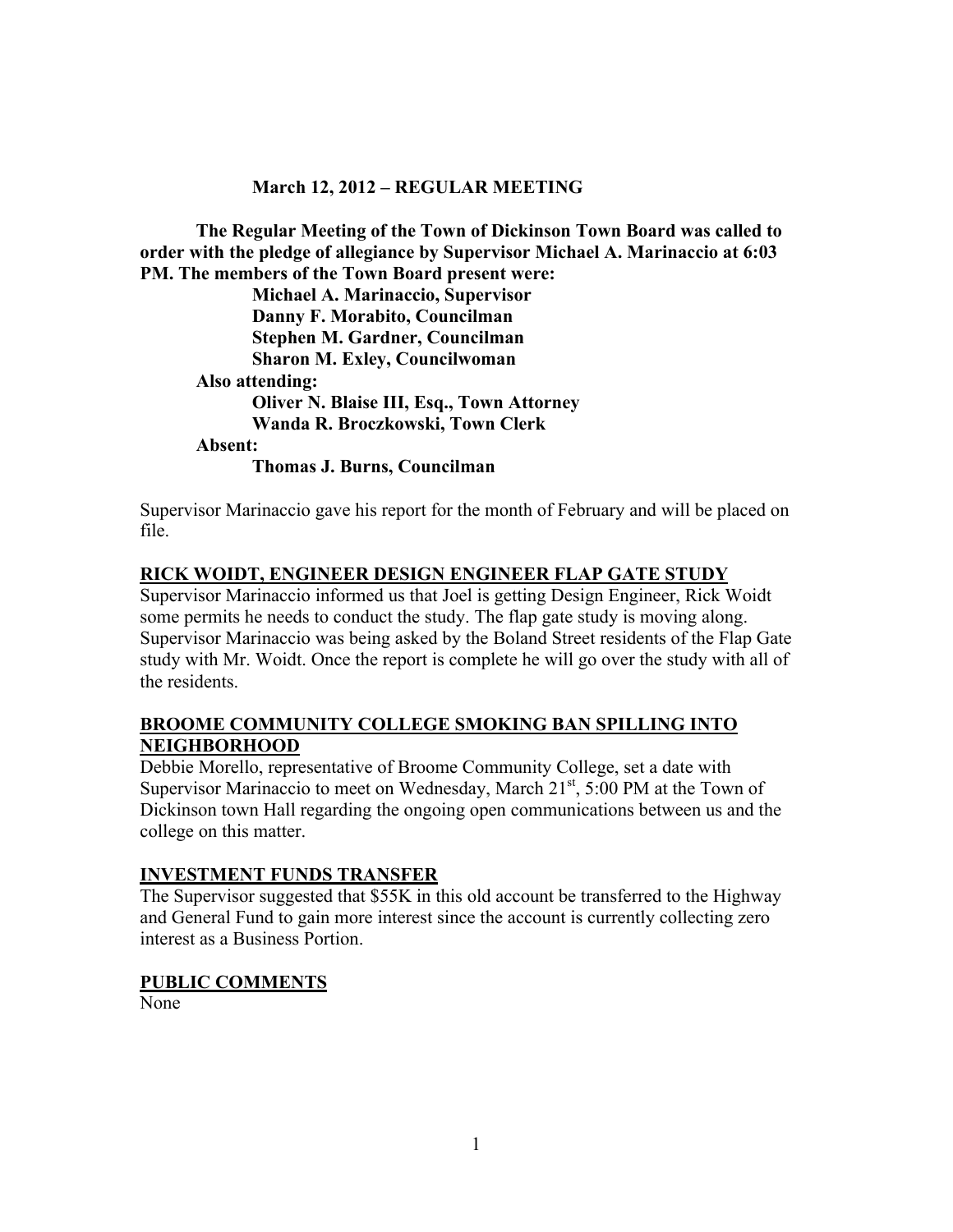## **APPROVAL OF MINUTES**

On a motion by Councilwoman Exley, seconded by Councilman Gardner to approve the Work Session February 6, 2012 and Regular Meeting Minutes of February 12, 2012 as presented. All in favor. Vote -4 Ayes, Nays-0.

**ABSTRACT #3 –** Abstract Summary of Audited Vouchers for Funds in the amount of \$ 77,349.09 On Motion from Councilman Morabito, seconded by Councilwoman Exley to approve. Vote  $Ayes - 4$ , Nays  $- 0$ .

Supervisor Marinaccio voting Aye Councilman Morabito Aye Councilman Burns voting Absent Councilwoman Exley voting Aye Councilman Gardner voting Aye

Unanimously passed and noted as duly adopted.

# **ATTORNEY**

## **RESOLUTION 2012-11**

The following Resolution was offered by Councilman Morabito, who moved its adoption, seconded by Councilman Gardner to wit:

BE IT RESOLVED, by the Town Board of the Town of Dickinson, Broome County, New York as follows:

SEQRA resolution concerning adoption of Code of Ethics local law**.** See attached resolution. The question of adoption of the foregoing Resolution was duly put to a vote on roll call which resulted as follows: All in favor. Vote Ayes – 4, Nays – 0.

> Supervisor Marinaccio voting Aye Councilman Morabito voting Aye Councilman Burns voting Absent Councilwoman Exley voting Aye Councilman Gardner voting Aye

All in favor.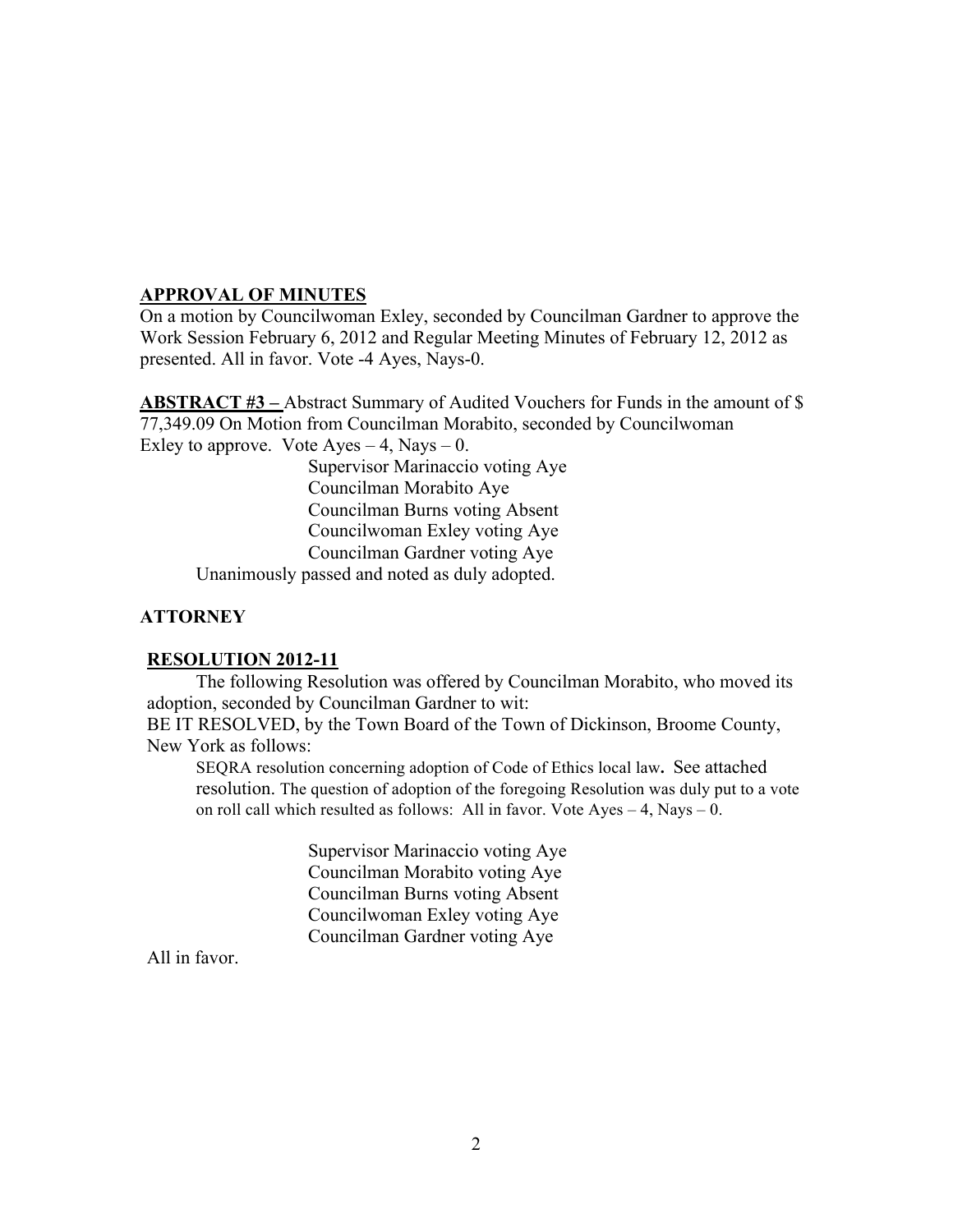## **RESOLUTION 2012-12**

The following Resolution was offered by Councilman Morabito, who moved its adoption, seconded by Councilman Gardner to wit:

BE IT RESOLVED, by the Town Board of the Town of Dickinson, Broome County, New York as follows:

Resolution approving Code of Ethics local law. See attached local law. The question of adoption of the foregoing Resolution was duly put to a vote on roll call which resulted as follows: All in favor. Vote  $A$ yes  $-4$ , Nays  $-0$ .

> Supervisor Marinaccio voting Aye Councilman Morabito voting Aye Councilman Burns voting Absent Councilwoman Exley voting Aye Councilman Gardner voting Aye

All in favor.

### **RESOLUTION 2012-13**

The following Resolution was offered by Councilman Morabito, who moved its adoption, seconded by Councilwoman Exley to wit:

BE IT RESOLVED, by the Town Board of the Town of Dickinson, Broome County, New York as follows:

SEQRA resolution regarding street light installation on Lower JT Boulevard**.** See attached resolution. The question of adoption of the foregoing Resolution was duly put to a vote on roll call which resulted as follows: All in favor. Vote Ayes  $-4$ , Nays  $-0$ .

> Supervisor Marinaccio voting Aye Councilman Morabito voting Aye Councilman Burns voting Absent Councilwoman Exley voting Aye Councilman Gardner voting Aye

All in favor.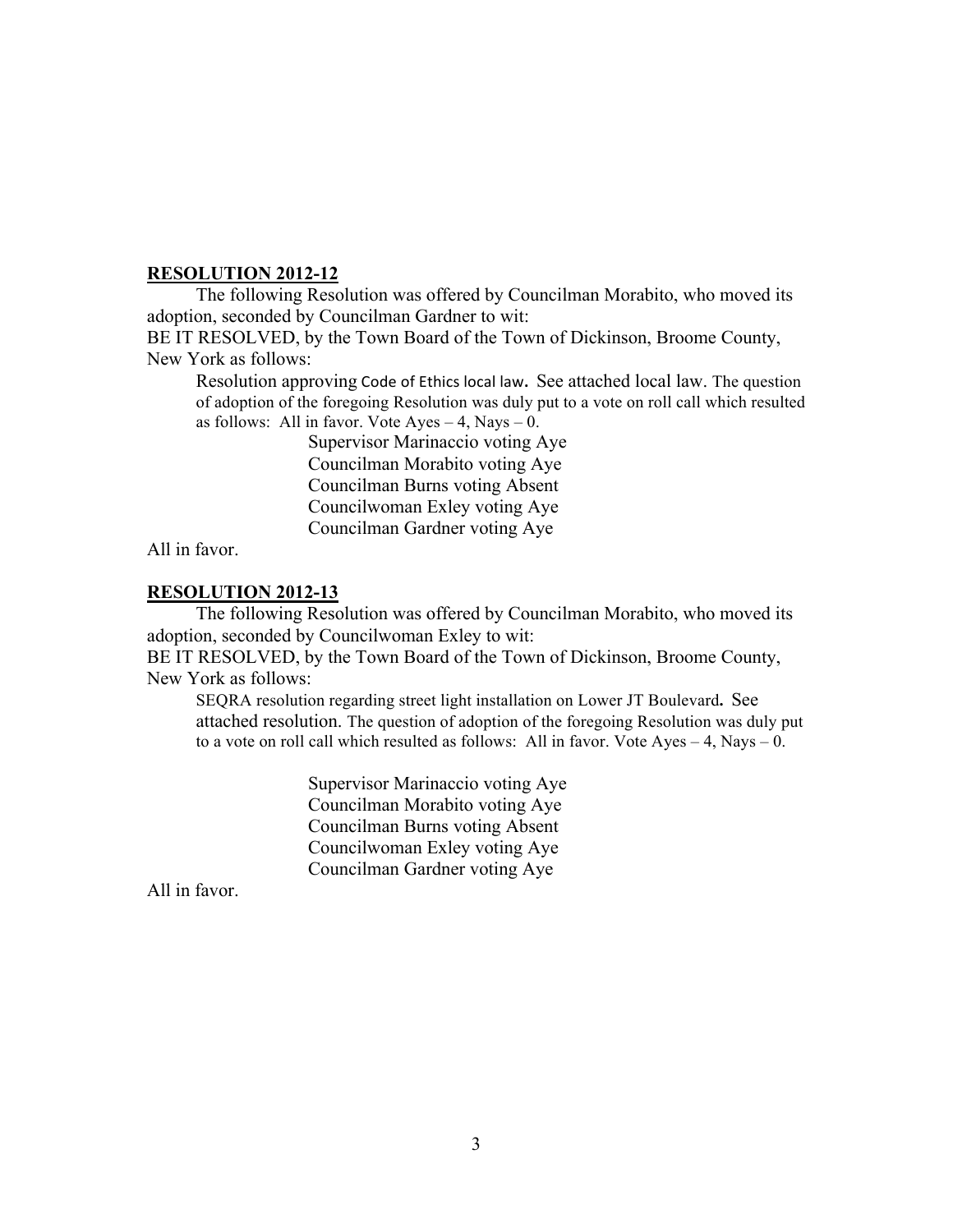#### **RESOLUTION 2012-14**

The following Resolution was offered by Councilman Gardner, who moved its adoption, seconded by Councilwoman Exley to wit:

BE IT RESOLVED, by the Town Board of the Town of Dickinson, Broome County, New York as follows:

> Resolution approving street light installation on Lower Stella Ireland RD & Lower JT Blvd.

See attached resolution. The question of adoption of the foregoing Resolution was duly put to a vote on roll call which resulted as follows: All in favor. Vote Ayes  $-4$ , Nays  $-0$ .

> Supervisor Marinaccio voting Aye Councilman Morabito voting Aye Councilman Burns voting Absent Councilwoman Exley voting Aye Councilman Gardner voting Aye

All in favor.

#### **RESOLUTION 2012-15**

The following Resolution was offered by Councilman Morabito, who moved its adoption, seconded by Councilman Gardner to wit:

BE IT RESOLVED, by the Town Board of the Town of Dickinson, Broome County, New York as follows:

> Resolution accepting gift of 13 Bellaire Avenue and authorizing Supervisor to sign transfer documents.

The question of adoption of the foregoing Resolution was duly put to a vote on roll call which resulted as follows: All in favor. Vote  $Ayes - 4$ , Nays  $- 0$ .

> Supervisor Marinaccio voting Aye Councilman Morabito voting Aye Councilman Burns voting Absent Councilwoman Exley voting Aye Councilman Gardner voting Aye

All in favor.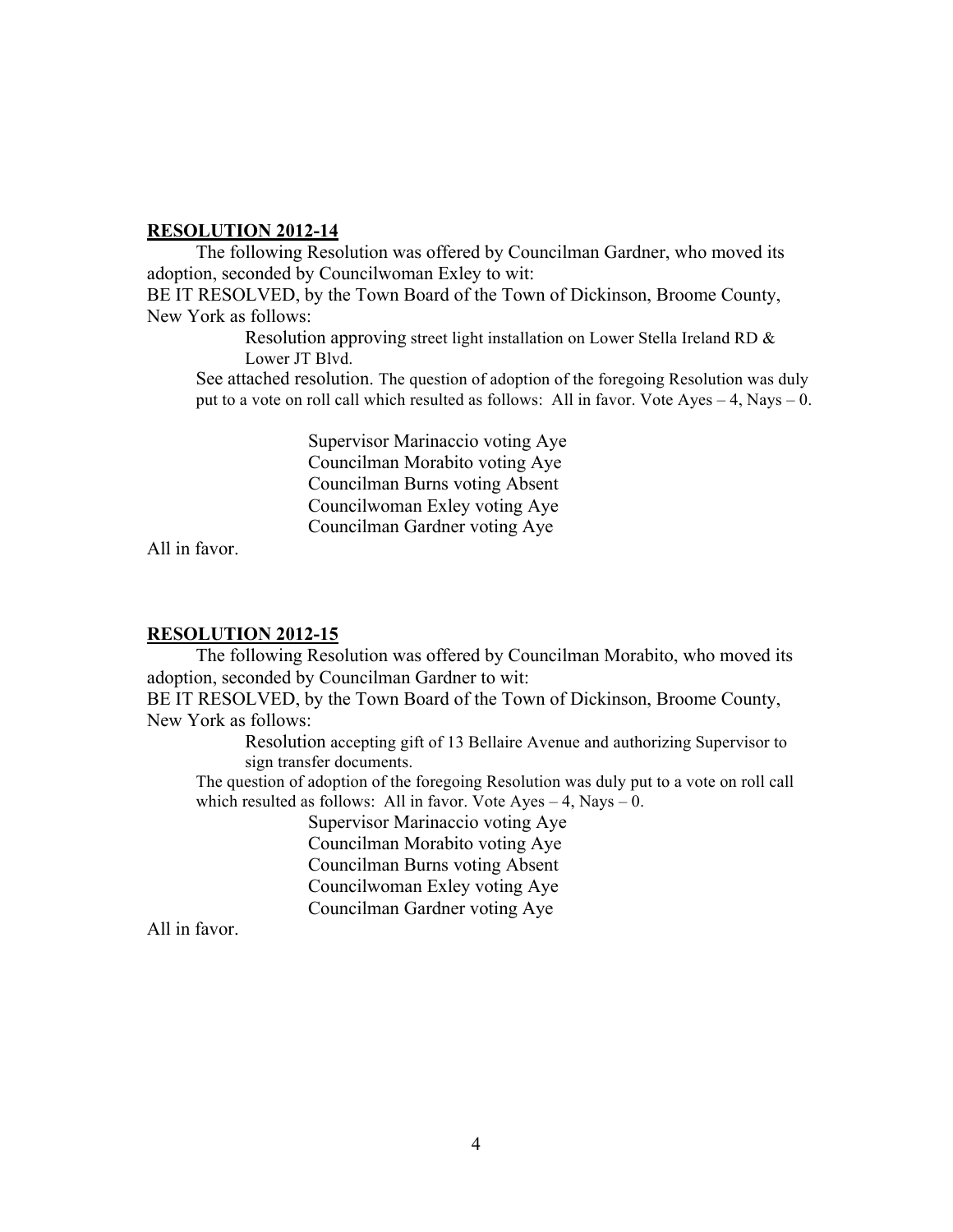# **PROPERTIES DISCUSSION(S)**

### **13 BELLAIRE AVENUE**

A fence will be erected to contain the area and to discourage dumping. Public Works Commissioner, Kie will solicit two or three written demolition bids for quote.

## **36 N. BROOME STREET**

No word back on this property. At the April 9 meeting we will hold a public hearing regarding the condemnation of the property. A registered letter, with a copy to Town Clerk will be issued. The Attorney for the Town will investigate whether property taxes are paid and up to date.

# **RESOLUTION 2012-16**

The following Resolution was offered by Councilman Morabito, who moved its adoption, seconded by Councilwoman Exley to wit:

BE IT RESOLVED, by the Town Board of the Town of Dickinson, Broome County, New York as follows:

> Resolution scheduling April 9, 2012 hearing for condemnation for 36 N. Broome Street.

The question of adoption of the foregoing Resolution was duly put to a vote on roll call which resulted as follows: All in favor. Vote Ayes  $-4$ , Nays  $-0$ .

> Supervisor Marinaccio voting Aye Councilman Morabito voting Aye Councilman Burns voting Absent Councilwoman Exley voting Aye Councilman Gardner voting Aye

All in favor

# **SEWER USE AGREEMENT**

Danny Miller of the Water Department is in need of Freedom of Information Law (FOIL) requests for outside sewer usage, which includes Broome Community College area, Legacy Bay, formerly known as Ely Park, Choconut Center Corridor and Deyo Hill Road. Supervisor Marinaccio states the town needs to support our cost and maintenance for use of these lines. Supervisor Marinaccio stated we should be ready to explain the numbers proposed for charging outside users. Danny wants the FOIL requests to quantify water usage for one year of whatever method they bill for all of the year of 2011. We will have Broome Community College install a meter to accurately measure their water usage. As stated in our previous meetings, we need to maintain and monitor our lines to ensure we only pay what for use by our town.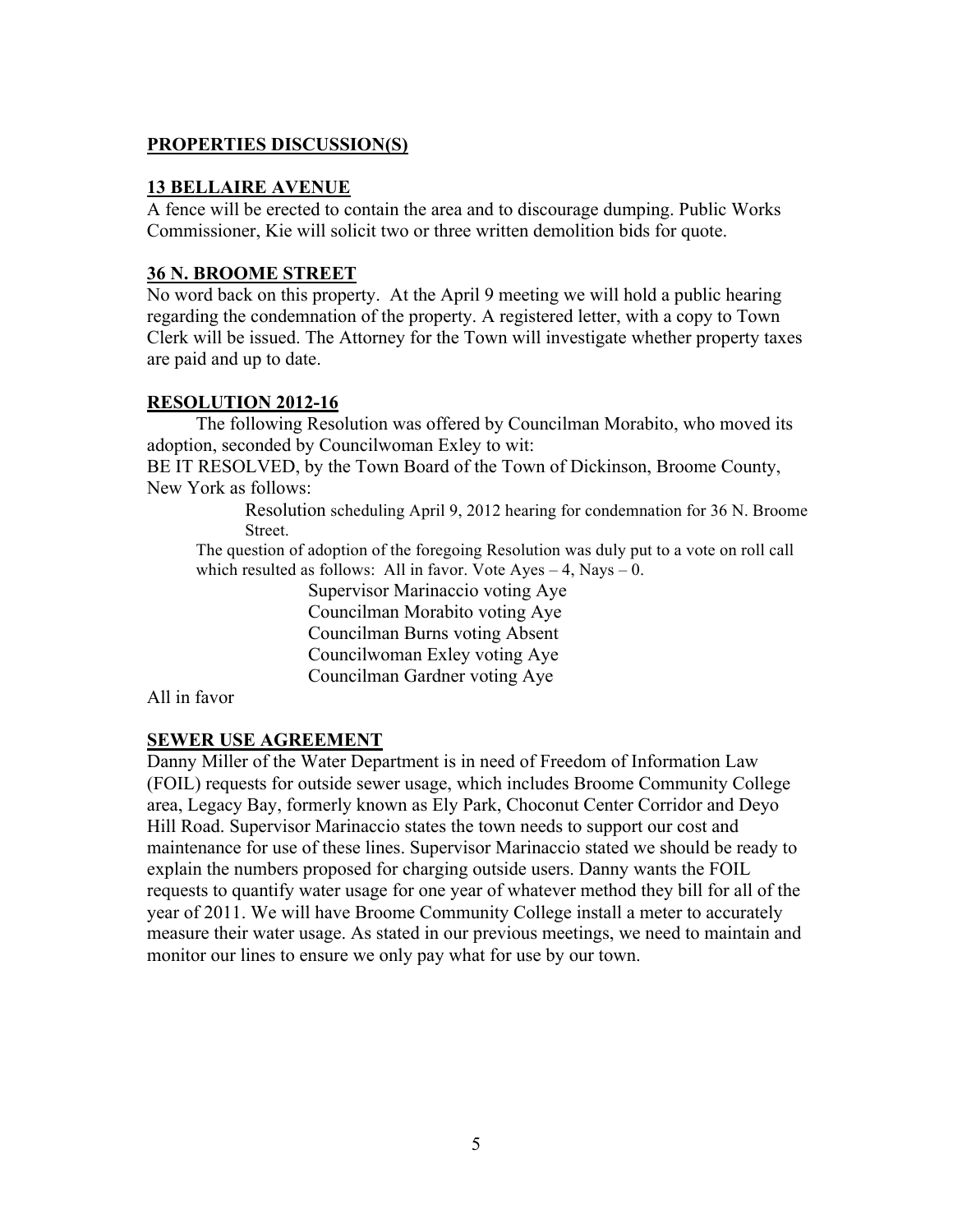# **JOHN STREET DRAINAGE EASEMENT**

If the Bolands do not sign off then this agreement may not come to pass. A lengthy discussion ensued about the process and issues for utilities installation for future development. Supervisor Marinaccio is concerned about potential run-off and we should check-out the property one more time now that the weather is getting better

# **COMMITTEE REPORTS:**

# **PUBLIC WORKS – WATER DEPARTMENT & HIGHWAY DEPARTMENT** Public Works Commissioner Kie **CLEAN-UP DAY APRIL 28<sup>TH</sup>, 2012**

- 1. Public Works Commissioner Kie reported Clean-up Day has been set for Saturday, April  $28<sup>th</sup>$ , 2012. The County may not allow for free municipal dumping due to the amount and expense of dumping of flooding debris. The municipal waiver could be delayed due to funding issues, budget running out. \$30K is what the county has budgeted for municipal dumping. We will still go ahead with the clean-up day and consider using our town beautification fund to make it happen.
- 2. Public Works Commissioner Kie reviewed Cutler Pond water flow from behind the Super 8 Motel to down near the over pass, walking bridge and the ABE building. It should be noted the water flow is held up due to trees, overgrowth and debris. It appears this is a state right of way so we need to contact Jack Williams of the Department of Transportation (DOT). Legally we cannot touch it until we contact DEC since it is in the flood plain and a permit would be required to alter the situation.
- 3. Public Works Commissioner Kie pad locked 13 Bellaire, posted no trespassing signs and will put up a fence. Currently the gas service is turned off and no running water.
- 4. A complaint was filed from Sunrise Terrace regarding a refrigerated truck generator running in the wee hours of the morning. It could be heard in Sunrise Terrace from behind the Super 8 Motel. The current noise ordinance does not affect this operation. Trucks should be parked with theirs nosed out to minimize the noise. Commissioner Kie suggested planting trees or erecting fences around this area to buffer the sound.
- 5. Market Street near NYSEG area and Carpenters Union Building trash has been picked up. We will keep watch on how Wal-Mart handles this issue.